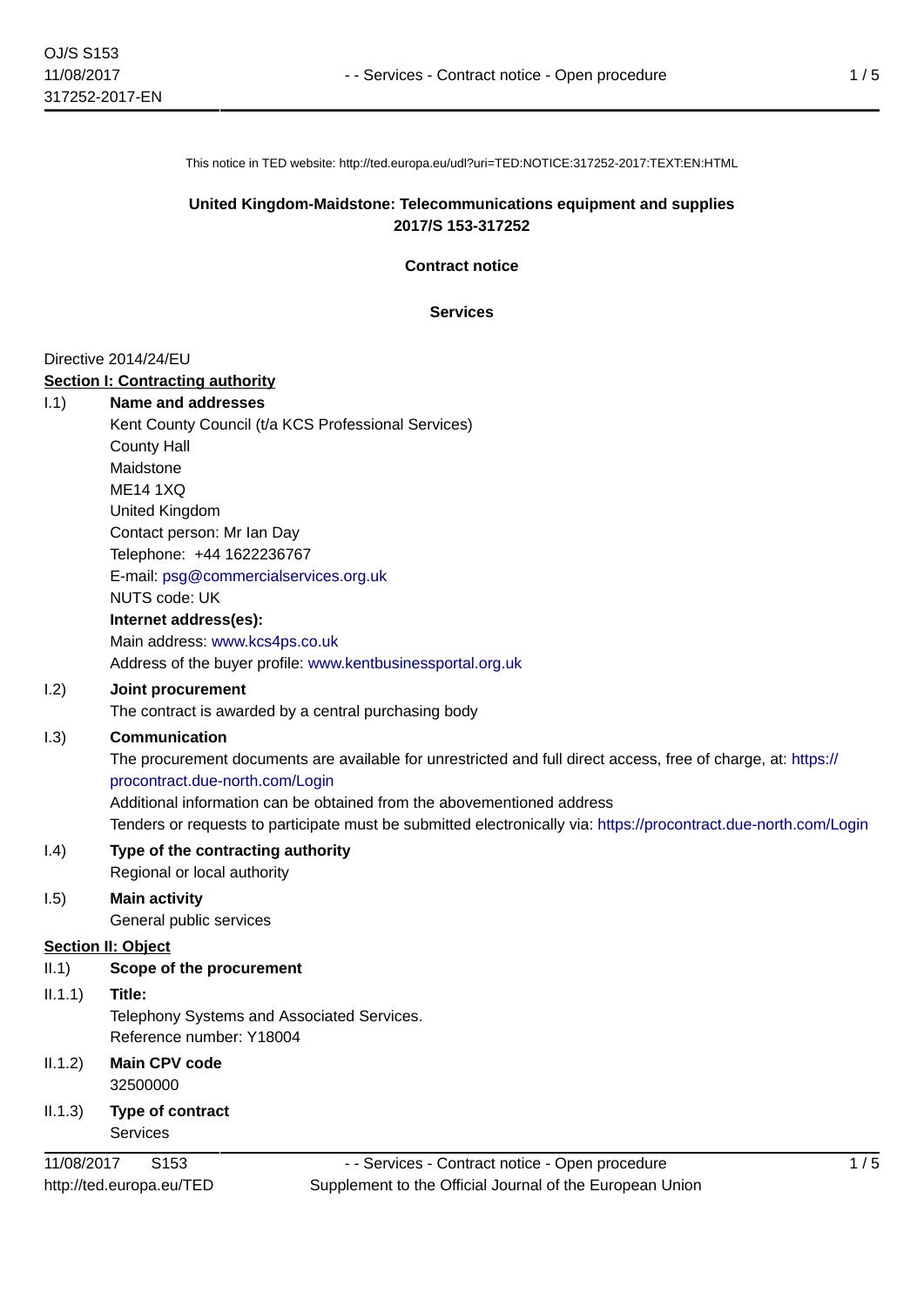# II.1.4) **Short description:**

KCS on behalf of the Central Buying Consortium wishes to create an Agreement for the supply and delivery of Telephony Systems and Associated Services for use by public sector bodies identified at VI.3 (and any future successors to these organisations).

Member Authorities that will be using the Agreement from the outset are: Hampshire CC, Hertfordshire CC, Oxfordshire CC, Suffolk CC, West Sussex CC. Other public bodies will have access to this Agreement but may only do so with the agreement of the Contracting Authority. Those organisations who may wish to access this Agreement will be members, affiliates and associates of the CBC Group, Local Authorities, the Police Service, the Fire Service, the NHS and NHS Trusts, Housing Associations, third sector organisations, academic centres (including Academies and Free Schools), publicly funded organisations and publicly owned private companies, operating within the geographic boundaries of the United Kingdom, Channel Islands and Northern Ireland.

### II.1.5) **Estimated total value**

II.1.6) **Information about lots**

This contract is divided into lots: no

- II.2) **Description**
- II.2.1) **Title:**
- II.2.2) **Additional CPV code(s)**
- II.2.3) **Place of performance** NUTS code: UK

# II.2.4) **Description of the procurement:**

This Framework will cover the provision of Telephony Systems and Associated Services, both Cloud and onpremise options. Including but not limited to:

- IP Telephone Systems,
- VoIP Telephone Systems,
- Call Packages,
- Features list:
- o Call recording,
- o Video conferencing,
- o Interactive Voice Response (IVR),
- o Voicemail,
- o Paging,
- o Tannoy,
- o Web portal access,
- o Call logging;
- Connectivity
- o Traditional lines Analogue, ISDN2, ISDN30,
- o SIP Lines,
- o Broadband ADSL and Fibre to the Cabinet,
- o Ethernet Leased line;
- Numbering
- o Porting,
- o Traditional/geographic,
- o Non Geographic 03xx, 08xx,
- o Direct Dial numbers (DDI).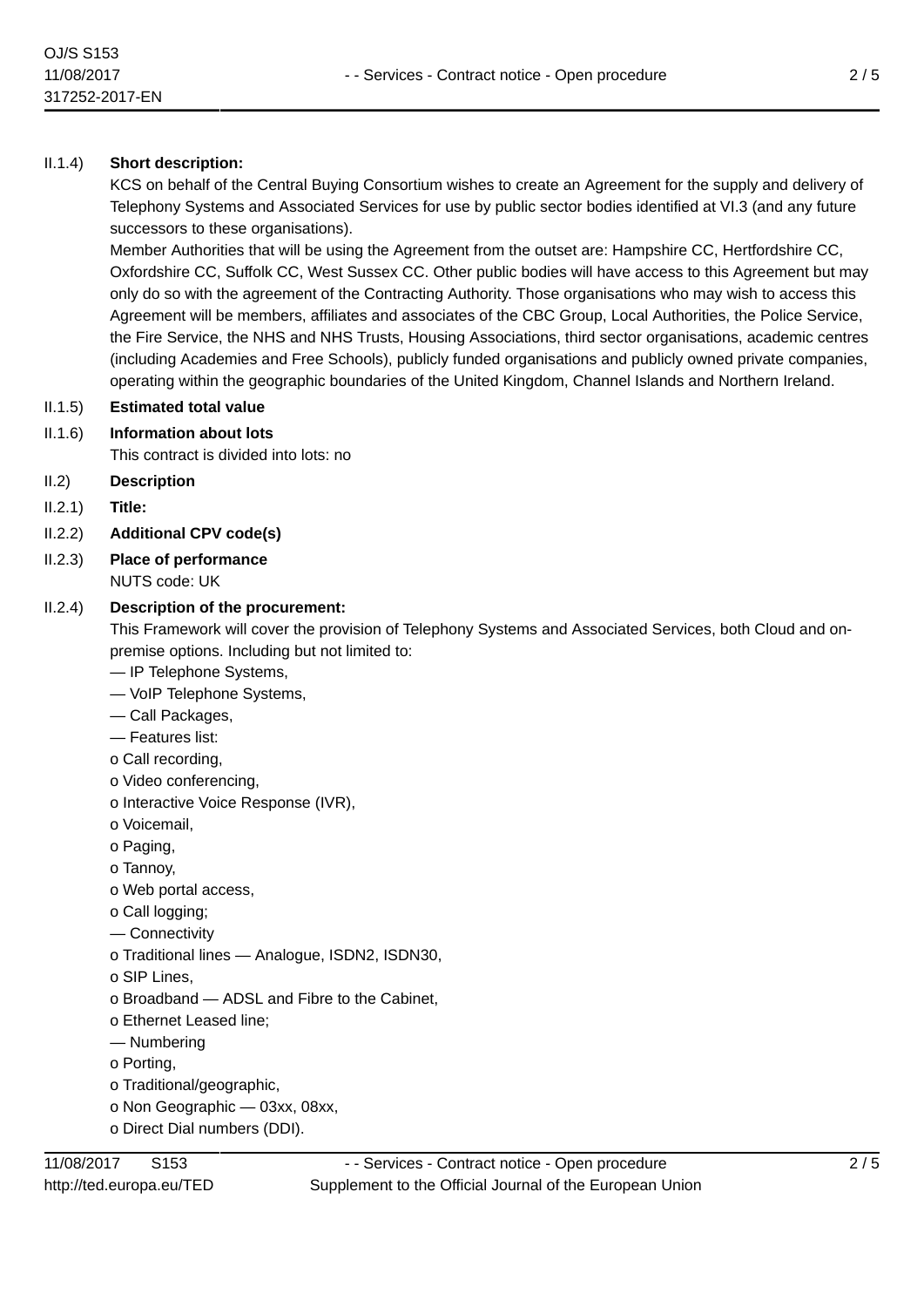As ranges increase with technological advances it is anticipated that any future innovative products will be made available as part of the Framework Agreement.

# II.2.5) **Award criteria**

Price is not the only award criterion and all criteria are stated only in the procurement documents

# II.2.6) **Estimated value**

# II.2.7) **Duration of the contract, framework agreement or dynamic purchasing system** Duration in months: 48 This contract is subject to renewal: no

- II.2.10) **Information about variants** Variants will be accepted: no
- II.2.11) **Information about options** Options: no
- II.2.12) **Information about electronic catalogues**
- II.2.13) **Information about European Union funds** The procurement is related to a project and/or programme financed by European Union funds: no
- II.2.14) **Additional information**

# **Section III: Legal, economic, financial and technical information**

- III.1) **Conditions for participation**
- III.1.1) **Suitability to pursue the professional activity, including requirements relating to enrolment on professional or trade registers**
- III.1.2) **Economic and financial standing**
- III.1.3) **Technical and professional ability**
- III.1.5) **Information about reserved contracts**
- III.2) **Conditions related to the contract**
- III.2.1) **Information about a particular profession**
- III.2.2) **Contract performance conditions:**
- III.2.3) **Information about staff responsible for the performance of the contract**

### **Section IV: Procedure**

IV.1) **Description**

# IV.1.1) **Type of procedure**

- Open procedure
- IV.1.3) **Information about a framework agreement or a dynamic purchasing system** The procurement involves the establishment of a framework agreement Framework agreement with several operators
- IV.1.4) **Information about reduction of the number of solutions or tenders during negotiation or dialogue**
- IV.1.6) **Information about electronic auction**
- IV.1.8) **Information about the Government Procurement Agreement (GPA)** The procurement is covered by the Government Procurement Agreement: no
- IV.2) **Administrative information**
- IV.2.1) **Previous publication concerning this procedure**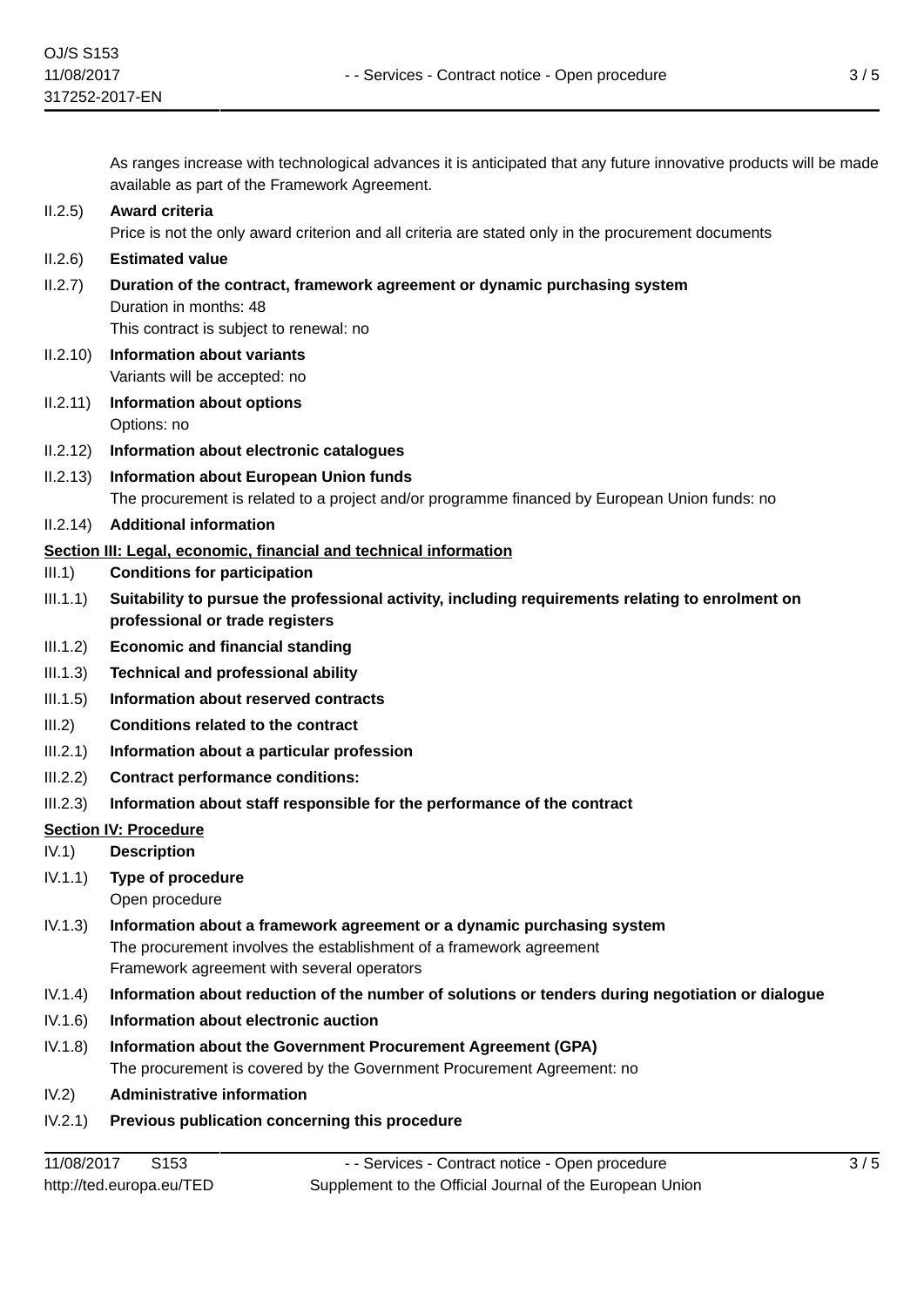- IV.2.2) **Time limit for receipt of tenders or requests to participate** Date: 15/09/2017 Local time: 14:00
- IV.2.3) **Estimated date of dispatch of invitations to tender or to participate to selected candidates**
- IV.2.4) **Languages in which tenders or requests to participate may be submitted:** English
- IV.2.6) **Minimum time frame during which the tenderer must maintain the tender** Duration in months: 4 (from the date stated for receipt of tender)
- IV.2.7) **Conditions for opening of tenders** Date: 15/09/2017 Local time: 14:10

### **Section VI: Complementary information**

VI.1) **Information about recurrence**

This is a recurrent procurement: no

# VI.2) **Information about electronic workflows**

# VI.3) **Additional information:**

Other public bodies will have access to this Agreement but only with the agreement of the Contracting Authority. Those organisations who may wish to access this Agreement will be members, affiliates and associates of the CBC Group, Police Service, Fire Service, NHS and NHS Trusts, third sector organisations, academic centres (including Academies and Free Schools), publicly funded organisations and publicly owned private companies, operating within the geographic boundaries of the United Kingdom, Channel Islands and Northern Ireland. The Agreement will also be open for use by all other local authorities and public sector bodies. Full details of the classification of potential Accessing Bodies and Customer's geographical areas and organisation classifications are detailed as follows:

Regions in England: Main Regions:-East Midlands; West Midlands; East of England; South East; South West; North West; North East; Yorkshire and Humber; London or to individual administering Councils. See link: [http://](http://www.direct.gov.uk/en/Dl1/Directories/Localcouncils/index.htm) [www.direct.gov.uk/en/Dl1/Directories/Localcouncils/index.htm](http://www.direct.gov.uk/en/Dl1/Directories/Localcouncils/index.htm)

Northern Ireland: Administered across 11 Districts of Northern Ireland. See link:

<http://www.nidirect.gov.uk/local-councils-in-northern-ireland>

Scotland: Administered across 32 Council areas. See link:

<http://www.cosla.gov.uk/scottish-local-government>

Wales: Administered across 22 Council areas. See link:

<http://gov.wales/topics/localgovernment/unitary-authorities/?lang=en>

Classification of Customer Organisations

Local Authority Councils: County, Unitary, District, Borough, and Metropolitan Councils. (Parish and Community Councils are also permissible users). See link:

<http://www.direct.gov.uk/en/Dl1/Directories/Localcouncils/index.htm>

Educational Establishments: Nursery School, Primary School, Middle or High School, Secondary School, Academy, Free School, Special School, Pupil Referral Unit (PRU), Further Education College, University. See links:

<http://www.schoolswebdirectory.co.uk/index.php> <http://www.ukschoolsdirectory.net/> <www.education.gov.uk/edubase> <www.hefce.ac.uk>